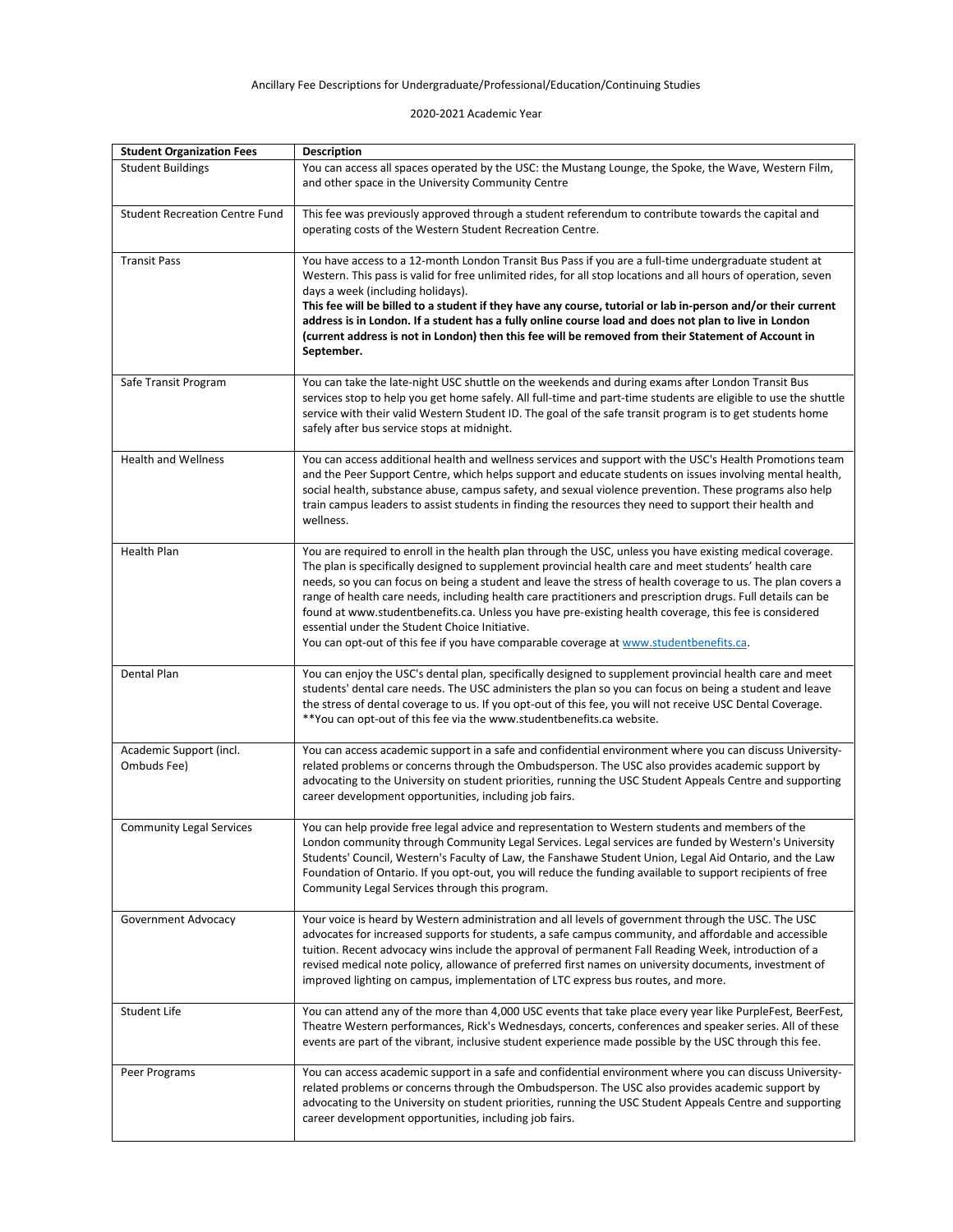| <b>Clubs Administration</b>                                      | You can join any of the almost 200 clubs on campus that offer events, academic support, social networking,<br>and leadership opportunities through the USC's Clubs System. This fee supports the infrastructure of the<br>system. The easiest way to get involved in clubs is to visit Clubs week in September and talk to our diverse<br>mix of clubs about what they do.                                                                                                                                                                                                                            |
|------------------------------------------------------------------|-------------------------------------------------------------------------------------------------------------------------------------------------------------------------------------------------------------------------------------------------------------------------------------------------------------------------------------------------------------------------------------------------------------------------------------------------------------------------------------------------------------------------------------------------------------------------------------------------------|
| Orientation Week Fee <first<br>year students only&gt;</first<br> | You can experience diverse and exciting programming that welcomes you to Western, helps you meet<br>fellow first-year students, and facilitates your smooth introduction to campus life. Our amazing orientation<br>leaders (SOPHS) provide mentorship and support to help you feel comfortable on campus and create a<br>strong campus community. SOPHS lead activities and education sessions during Orientation Week and act<br>as a resource for you throughout first year by connecting you to support and information on campus. If you<br>opt-out, you cannot participate in Orientation Week. |
| <b>Student Initiative Grants</b>                                 | You can apply for grants to run innovative programs, attend conferences and create club events with and<br>for other students. The USC administers the application process and has resources to help you run events.                                                                                                                                                                                                                                                                                                                                                                                  |
| Gazette                                                          | Since 1906, the Gazette has covered what matters to students. As Western's largest student media outlet,<br>we need your help to keep campus informed and entertained.                                                                                                                                                                                                                                                                                                                                                                                                                                |
| Radio Western                                                    | You can listen to radio content created by Western students and community members through Radio<br>Western, unique in London for its ability to highlight local news and culture. You can also participate in<br>their volunteer training programs and learn more about marketing and promotions, conducting interviews,<br>writing and airing news reports, sports broadcasting, and radio production.                                                                                                                                                                                               |
| Student Refugee Program                                          | You can support student refugees attending Western University in a safe and supportive environment in<br>Canada. This unique program includes academic supports to help with both the resettlement and<br>university experience.                                                                                                                                                                                                                                                                                                                                                                      |
| Daycare                                                          | You can help support students with children by providing them with safe, convenient, and accessible<br>childcare on campus. This helps remove barriers to education, enabling more students to attend university.                                                                                                                                                                                                                                                                                                                                                                                     |
| Marching Band Fee                                                | You can support the tradition and excellence of the Western Marching Band! Established in 1937, they<br>perform at athletic games, parades and festivals and are one of the largest marching bands in Canada.                                                                                                                                                                                                                                                                                                                                                                                         |
| <b>Faculty and Affiliate Councils</b>                            | You can experience exciting events and leadership opportunities with people in your faculty or Affiliated<br>University Colleges (Huron, Brescia, Kings) by supporting Faculty and Affiliate councils. These councils host<br>concerts, guest speakers, academic conferences, and more. They also advocate for student needs at a<br>Faculty and/or Affiliate University College level.                                                                                                                                                                                                               |
| <b>Student Bursary Fund</b>                                      | This fee goes to support needs-based bursaries for students who are or previously were OSAP eligible.                                                                                                                                                                                                                                                                                                                                                                                                                                                                                                 |

| <b>UWO Student Ancillary Fees</b>               | <b>Description</b>                                                                                                                                                                                                                                                                                                                                                                                                                      |
|-------------------------------------------------|-----------------------------------------------------------------------------------------------------------------------------------------------------------------------------------------------------------------------------------------------------------------------------------------------------------------------------------------------------------------------------------------------------------------------------------------|
| <b>Campus Recreation</b>                        | This fee supports campus recreation programs including the operations of Western's intramural leagues &<br>tournaments, recreational clubs, and fitness & wellness programs and drop-in facilities.<br>This fee will be reduced by 50% of the approved fee levels for the fall term. Students will have these fees<br>adjusted on their online statement of account. Decisions on the winter term fees will be made at a later<br>date. |
| <b>Intercollegiate Athletics</b>                | This fee supports Western's competitive sport program including our sports teams and competitive clubs.<br>Remember, your student card gets you free admission to Mustangs home games!<br>This fee will be reduced by 50% of the approved fee levels for the fall term. Students will have these fees<br>adjusted on their online statement of account. Decisions on the winter term fees will be made at a later<br>date.              |
| Thompson Recreation &<br><b>Athletic Centre</b> | This fee supports the costs associated with running the Thompson Recreation and Athletic Centre.<br>This fee will be reduced by 50% of the approved fee levels for the fall term. Students will have these fees<br>adjusted on their online statement of account. Decisions on the winter term fees will be made at a later<br>date.                                                                                                    |
| <b>Financial Aid Office</b>                     | Student Financial Aid provides extensive student loan application review and consultation for undergraduate<br>and graduate students in order to proactively clarify and correct errors, resulting in reduced application<br>delays, processing times, and questions from OSAP, helping to ensure student funding is available at the<br>start of the term.                                                                             |
| <b>International Student Services</b>           | This fee supports international learning and programs in support of international students.<br>This fee supports graduate and undergraduate students throughout their university careers by providing<br>opportunities to gain intercultural skills and experiences and by creating a diverse and welcoming                                                                                                                             |